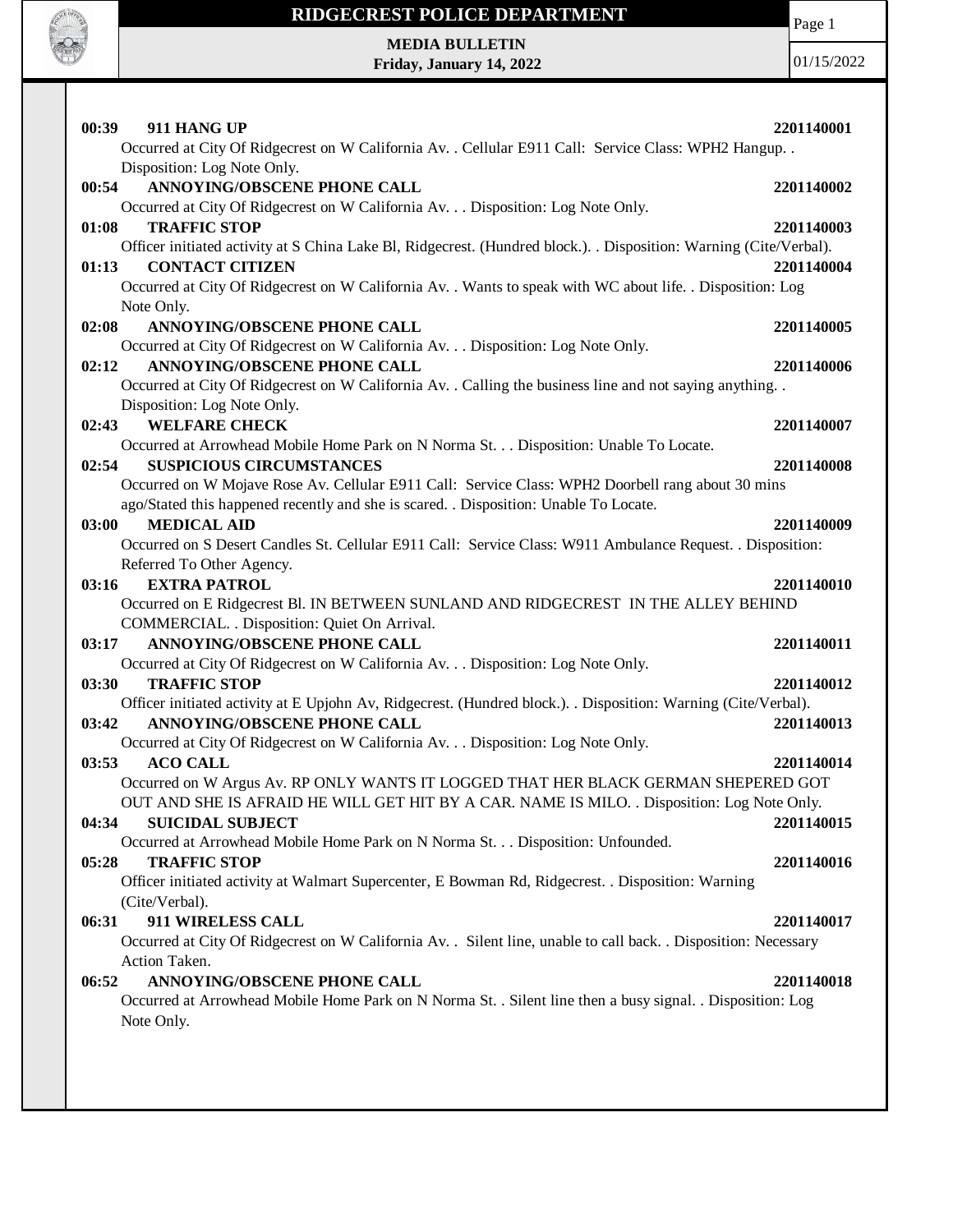

Page 2

**MEDIA BULLETIN Friday, January 14, 2022**

| 06:56<br><b>INFORMATION</b>                                                                                                                                        | 2201140019 |
|--------------------------------------------------------------------------------------------------------------------------------------------------------------------|------------|
| Occurred at Arrowhead Mobile Home Park on N Norma St. . RP is claiming to be and needing information on                                                            |            |
| RO's - advised to go to Women's Shelter and she stated she cannot. . Disposition: Log Note Only.                                                                   |            |
| <b>AREA CHECK</b><br>06:58                                                                                                                                         | 2201140020 |
| Occurred on S Silver Ridge St. RP states she can hear people on her roof. . Disposition: Log Note Only.                                                            |            |
| 06:59<br><b>TRAFFIC DETAIL</b>                                                                                                                                     | 2201140021 |
| Officer initiated activity at W Church Av/S Helena St, Ridgecrest. . Disposition: Checks Ok.                                                                       |            |
| 07:01<br><b>TRAFFIC STOP</b>                                                                                                                                       | 2201140022 |
| Officer initiated activity at S Helena St, Ridgecrest. (Hundred block.). Disposition: Warning (Cite/Verbal).                                                       |            |
| 07:06<br><b>TRAFFIC STOP</b>                                                                                                                                       | 2201140023 |
| Officer initiated activity at W Church Av, Ridgecrest. (Hundred block.). Disposition: Warning (Cite/Verbal).                                                       |            |
| POSITIVE CITIZEN CONTACT<br>07:10                                                                                                                                  | 2201140024 |
| Officer initiated activity at Burroughs High School, E French Av, Ridgecrest. . Disposition: Necessary Action                                                      |            |
| Taken.                                                                                                                                                             |            |
| <b>TRAFFIC DETAIL</b><br>07:17                                                                                                                                     | 2201140025 |
| Officer initiated activity at E Drummond Av, Ridgecrest. (Hundred block.). Disposition: Checks Ok.<br>07:20<br><b>TRAFFIC STOP</b>                                 | 2201140026 |
| Officer initiated activity at N China Lake Bl, Ridgecrest. (Hundred block.). . Disposition: Warning (Cite/Verbal).                                                 |            |
| <b>CONTACT CITIZEN</b><br>07:23                                                                                                                                    | 2201140027 |
| Officer initiated activity at Mesquite High School, W Drummond Av, Ridgecrest. . Disposition: Information                                                          |            |
| Provided.                                                                                                                                                          |            |
| <b>BURGLARY ALARM</b><br>07:35                                                                                                                                     | 2201140028 |
| Occurred at Desert Valleys Federal Credit Union on E Ward Av. . AOA: Manager Conf Room. . Disposition:                                                             |            |
| False Alarm.                                                                                                                                                       |            |
| 07:47<br><b>VERBAL THREATS</b>                                                                                                                                     | 2201140029 |
| Occurred on N Randall St. Contact at location. . Disposition: Log Note Only.                                                                                       |            |
| <b>FOLLOW UP</b><br>07:47                                                                                                                                          | 2201140030 |
| Officer initiated activity at Burroughs High School, E French Av, Ridgecrest. . Disposition: Follow Up                                                             |            |
| Completed.                                                                                                                                                         |            |
| 08:08<br><b>DETAIL</b>                                                                                                                                             | 2201140031 |
| Officer initiated activity at City Of Ridgecrest, W California Av, Ridgecrest. . Disposition: Necessary Action                                                     |            |
| Taken.                                                                                                                                                             |            |
| <b>TRAFFIC STOP</b><br>08:12                                                                                                                                       | 2201140032 |
| Officer initiated activity at S Sunland St, Ridgecrest. (Hundred block.). Disposition: Warning (Cite/Verbal).                                                      |            |
| 08:27<br><b>TRAFFIC STOP</b>                                                                                                                                       | 2201140033 |
| Officer initiated activity at E Ridgecrest Bl, Ridgecrest. (Hundred block.). Disposition: Warning (Cite/Verbal).<br>POSSESS NARCOTIC CONTROLLED SUBSTANCE<br>08:32 | 2201140034 |
| Officer initiated activity at W Bennett Av, Ridgecrest. SA/Smith, Ronald Steven 01/21/1980 Open Chg/11350                                                          |            |
| <b>HS</b>                                                                                                                                                          |            |
| WNO/RM055103B Bail/5k Chg/11350(a) HS/11364 HS/11377(a) HS                                                                                                         |            |
| WNO/RM055060A Bail/5k Chg/11377(a) HS                                                                                                                              |            |
| WNO/RM055047A Bail/5k Chg/11350(a) HS/11364 HS/11377(a) HS                                                                                                         |            |
| WNO/RM054551A Bail/10k Chg/11350(a) HS/11364 HS/11377(a) HS/12500(a) VC                                                                                            |            |
| WNO/RM053931A Bail/35k Chg/11350(a) HS/11364 HS/11550(a) HS/12500(a) VC/23152(f) VC                                                                                |            |
| WNO/RM052763A Bail/45k Chg/11350(a) HS/11377(a) HS                                                                                                                 |            |
| WNO/RM054448A Bail/10k Chg/11364 HS                                                                                                                                |            |
| SA/Wipf, Priscilla Denise 01/08/1987 Open Chg/11364 HS                                                                                                             |            |
| Both subj's cited and released at scene. . Disposition: Arrest Made.                                                                                               |            |
|                                                                                                                                                                    |            |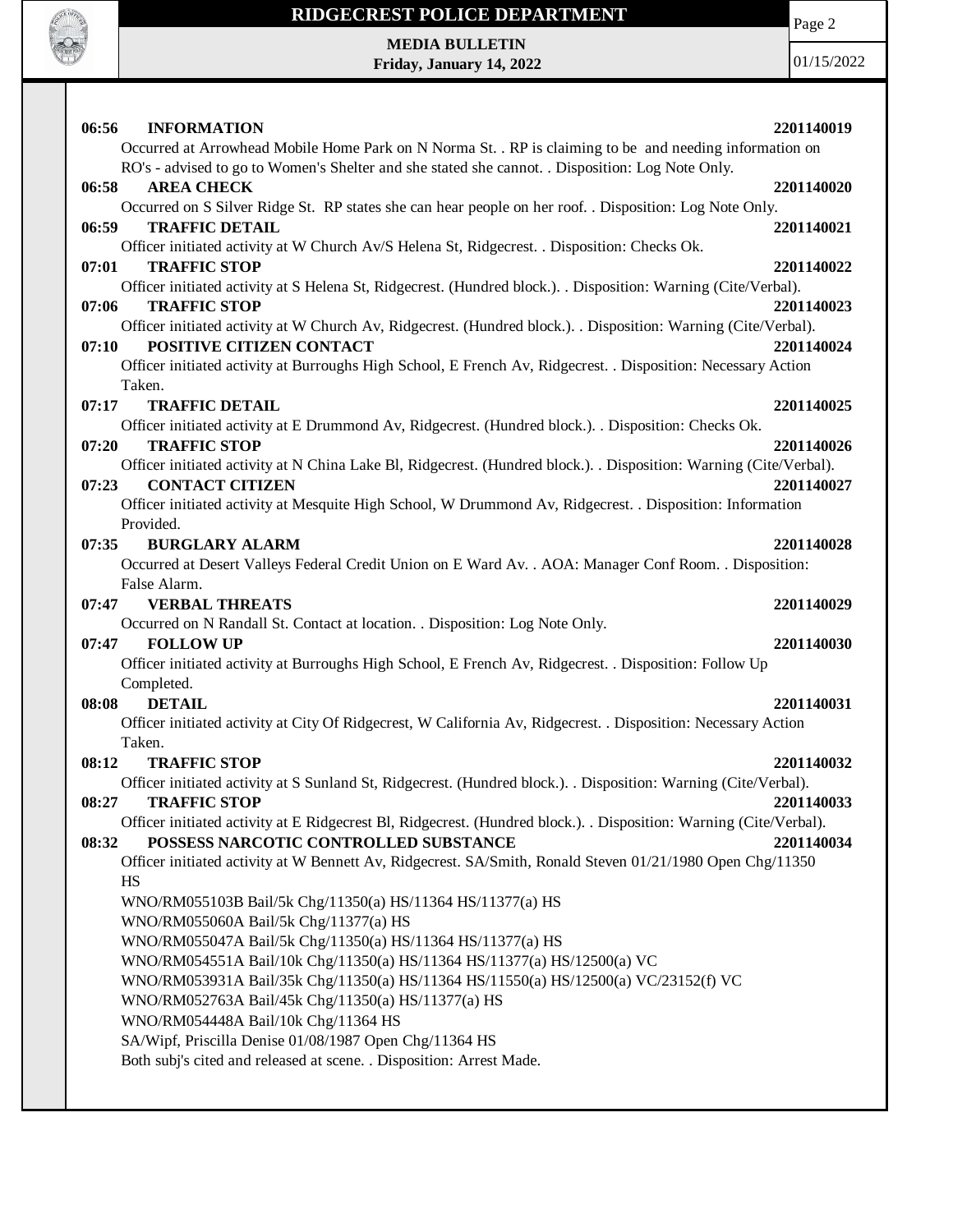

# **RIDGECREST POLICE DEPARTMENT MEDIA BULLETIN**

**Friday, January 14, 2022**

Page 3

| 08:38<br><b>ACO CALL</b>                                                                                       | 2201140035 |
|----------------------------------------------------------------------------------------------------------------|------------|
| Occurred on W Wasp Av. Cat in a trap. . Disposition: Animal Control Handled.<br><b>TRAFFIC STOP</b><br>08:39   | 2201140036 |
| Officer initiated activity at N Downs St, Ridgecrest. (Hundred block.). . Disposition: Citation.               |            |
| <b>TRAFFIC STOP</b><br>08:43                                                                                   | 2201140037 |
| Officer initiated activity at N Downs St, Ridgecrest. (Hundred block.). . Disposition: Necessary Action Taken. |            |
| <b>CONTACT CITIZEN</b><br>08:46                                                                                | 2201140038 |
| Officer initiated activity at Burroughs High School, E French Av, Ridgecrest. . Disposition: Necessary Action  |            |
| Taken.                                                                                                         |            |
| <b>SUICIDAL SUBJECT</b><br>08:51                                                                               | 2201140039 |
| Occurred at Arrowhead Mobile Home Park on N Norma St. Disposition: Necessary Action Taken.                     |            |
| <b>ACO CALL</b><br>09:13                                                                                       | 2201140040 |
| Officer initiated activity at S Sunset St, Ridgecrest. . Disposition: Animal Control Handled.                  |            |
| <b>CODE VIOLATION</b><br>09:27                                                                                 | 2201140041 |
| Officer initiated activity at N China Lake Bl, Ridgecrest. . Disposition: Report Taken.                        |            |
| <b>ACO CALL</b><br>09:31                                                                                       | 2201140042 |
| Officer initiated activity at W Felspar Av/N Downs St, Ridgecrest. Deceased Cat. . Disposition: Animal Control |            |
| Handled.                                                                                                       |            |
| 09:37<br>POSSESS CONTROLLED SUBSTANCE PARAPHERNALIA<br>$\mathbf{A}$                                            | 2201140043 |
| Occurred at Dollar General #14155 on W Drummond Av. . Male slumped over wheel                                  |            |
| SA/Cunningham, Kailo 07/07/1981 Open Chg/11364 HS                                                              |            |
| WNO/RM051441A Bail/40k Chg/11364 HS                                                                            |            |
| WNO/RM055085A Bail/500 Chg/11364 HS                                                                            |            |
| SA/Carpenter, Crystal Amber 01/24/1984 Open Chg/ 11350 HS/11364 HS/11377 HS. . Disposition: Arrest Made.       |            |
| <b>SUSPICIOUS PERSON</b><br>09:39                                                                              | 2201140044 |
| Occurred on S Nevada St. Rp states that there was a WMA/ wearing a yellow vest driving an older honda          |            |
| civic dark blue taking photos of the home when he came to the door. . Disposition: Gone Prior to Arrival.      |            |
| 911 FOLLOW UP<br>09:46                                                                                         |            |
|                                                                                                                | 2201140045 |
| Occurred at James Monroe Middle School on W Church Av. . Screaming heard on phone. . Disposition:              |            |
| Information Received.                                                                                          |            |
| 09:49<br>911 WIRELESS CALL                                                                                     | 2201140046 |
| Occurred at City Of Ridgecrest on W California Av. . Silent line, no answer on call back. . Disposition:       |            |
| Necessary Action Taken.                                                                                        |            |
| <b>DECEASED PERSON</b><br>09:57                                                                                | 2201140047 |
| Occurred on N Florence St. Ambulance request. . Disposition: Report Taken.                                     |            |
| 10:22<br><b>CPS REFERRAL</b>                                                                                   | 2201140049 |
| Occurred on N Sanders St. Referral Number 0986-0402-8735-4064848. . Disposition: Report Taken.                 |            |
| 10:26<br><b>CPS REFERRAL</b>                                                                                   | 2201140050 |
| Occurred on W Yellowstone Pl. Referral Number 1179-3781-7202-6051852. . Disposition: Report Taken.             |            |
| <b>UNDER THE INFLUENCE</b><br>10:29                                                                            | 2201140051 |
| Officer initiated activity at Murray Middle School, E Drummond Av, Ridgecrest. . Disposition: Unfounded.       |            |
| <b>CONTACT CITIZEN</b><br>10:32                                                                                | 2201140052 |
| Occurred on W Moyer Av. contact via 21. Disposition: Information Provided.                                     |            |
| <b>INFORMATION</b><br>10:34                                                                                    | 2201140053 |
| Occurred at Arrowhead Mobile Home Park on N Norma St. Disposition: Log Note Only.                              |            |
| <b>FOLLOW UP</b><br>10:40                                                                                      | 2201140054 |
| Officer initiated activity at James Monroe Middle School, W Church Av, Ridgecrest. . Disposition: Report       |            |
| Taken.                                                                                                         |            |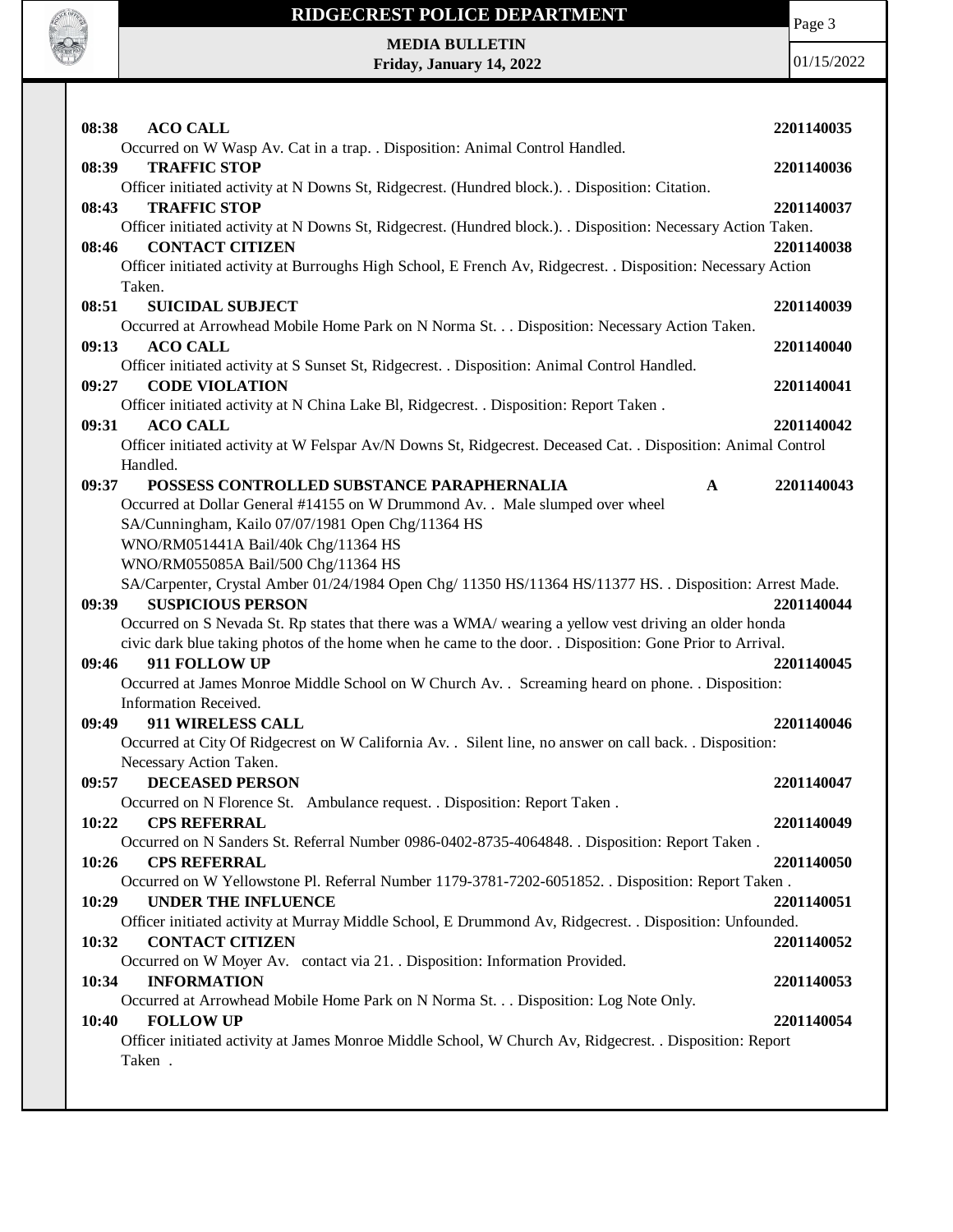

# **RIDGECREST POLICE DEPARTMENT MEDIA BULLETIN**

**Friday, January 14, 2022**

Page 4

| 10:49<br><b>VEHICLE RELEASE</b>                                                                                | 2201140055 |
|----------------------------------------------------------------------------------------------------------------|------------|
| Occurred at City Of Ridgecrest on W California Av. . Rp in lobby. . Disposition: Necessary Action Taken.       |            |
| <b>ACO CALL</b><br>10:52                                                                                       | 2201140056 |
| Officer initiated activity at E Robertson Av, Ridgecrest. Well check on dog. . Disposition: Animal Control     |            |
| Handled.                                                                                                       |            |
| <b>ACO CALL</b><br>11:05                                                                                       | 2201140057 |
| Officer initiated activity at N Gold Canyon Dr, Ridgecrest. F/U on dog bite. . Disposition: Animal Control     |            |
| Handled.                                                                                                       |            |
| 11:08<br><b>FOUND PROPERTY</b>                                                                                 | 2201140058 |
| Officer initiated activity at Murray Middle School, E Drummond Av, Ridgecrest. . Disposition: Report Taken.    |            |
| 11:17<br><b>ACO CALL</b>                                                                                       | 2201140059 |
| Officer initiated activity at W Boston Av, Ridgecrest. F/U on dog bite. . Disposition: Animal Control Handled. |            |
| <b>ACO CALL</b><br>11:30                                                                                       | 2201140060 |
| Officer initiated activity at Autos For Less, W Inyokern Rd, Ridgecrest. F/U dog attack. . Disposition: Animal |            |
| Control Handled.                                                                                               |            |
| POSITIVE CITIZEN CONTACT<br>11:35                                                                              | 2201140061 |
| Officer initiated activity at Murray Middle School, E Drummond Av, Ridgecrest. . Disposition: Necessary        |            |
| Action Taken.                                                                                                  |            |
| <b>ACO CALL</b><br>11:42                                                                                       | 2201140062 |
| Officer initiated activity at N Scott St, Ridgecrest. F/U. . Disposition: Animal Control Handled.              |            |
| 11:51<br><b>ACO CALL</b>                                                                                       | 2201140063 |
| Officer initiated activity at W Wilson Av, Ridgecrest. (Hundred block.) Loose dog. . Disposition: Animal       |            |
| Control Handled.<br><b>ASSIST OTHER DEPARTMENT</b><br>11:59                                                    | 2201140064 |
| Occurred at Arrowhead Mobile Home Park on N Norma St. Disposition: Assisted.                                   |            |
| <b>ACO CALL</b><br>12:00                                                                                       | 2201140065 |
| Officer initiated activity at E Hayden Av, Ridgecrest. F/U. . Disposition: Animal Control Handled.             |            |
| <b>MEDICAL AID</b><br>12:08                                                                                    | 2201140066 |
| Occurred on S Silver Ridge St. Ambulance request. . Disposition: Referred To Other Agency.                     |            |
| <b>ACO CALL</b><br>12:11                                                                                       | 2201140067 |
| Officer initiated activity at E Ridgecrest Bl, Ridgecrest. (Hundred block.) Loose dogs. . Disposition: Animal  |            |
| Control Handled.                                                                                               |            |
| 12:33<br>PARKING VIOLATION                                                                                     | 2201140068 |
| Occurred on W Wilson Av. Rp states there is a semi parked infront of rps house and rp can not see around it to |            |
| get out of the driveway. . Disposition: Necessary Action Taken.                                                |            |
| 12:38<br><b>INFORMATION</b>                                                                                    | 2201140069 |
| Occurred on N Sierra View St. Rp wants to log note info. . Disposition: Log Note Only.                         |            |
| 12:42<br><b>WARRANT ARREST</b>                                                                                 | 2201140070 |
| Occurred on S Valley St. Contact via 21                                                                        |            |
| Gronniger, John Robert WNO/RM052654A Bail/28K Chg/11364 HS/11377 HS                                            |            |
| Cited and released. . Disposition: Arrest Made.                                                                |            |
| <b>HAZARDOUS CONDITION</b><br>12:48                                                                            | 2201140071 |
| Occurred at Las Flores Elementary School on W Las Flores Av. . Blonde WMA/black pants/checkered shirt          |            |
| walking in traffic near Las Flores School. . Disposition: Checks Ok.                                           |            |
| ANNOYING/OBSCENE PHONE CALL<br>12:52                                                                           | 2201140072 |
| Occurred at Arrowhead Mobile Home Park on N Norma St. Disposition: Log Note Only.                              |            |
| 12:54<br><b>FOUND NARCOTICS</b>                                                                                | 2201140073 |
| Occurred at City Of Ridgecrest on W California Av. . Found in the lobby bathroom. . Disposition: Report Taken  |            |
|                                                                                                                |            |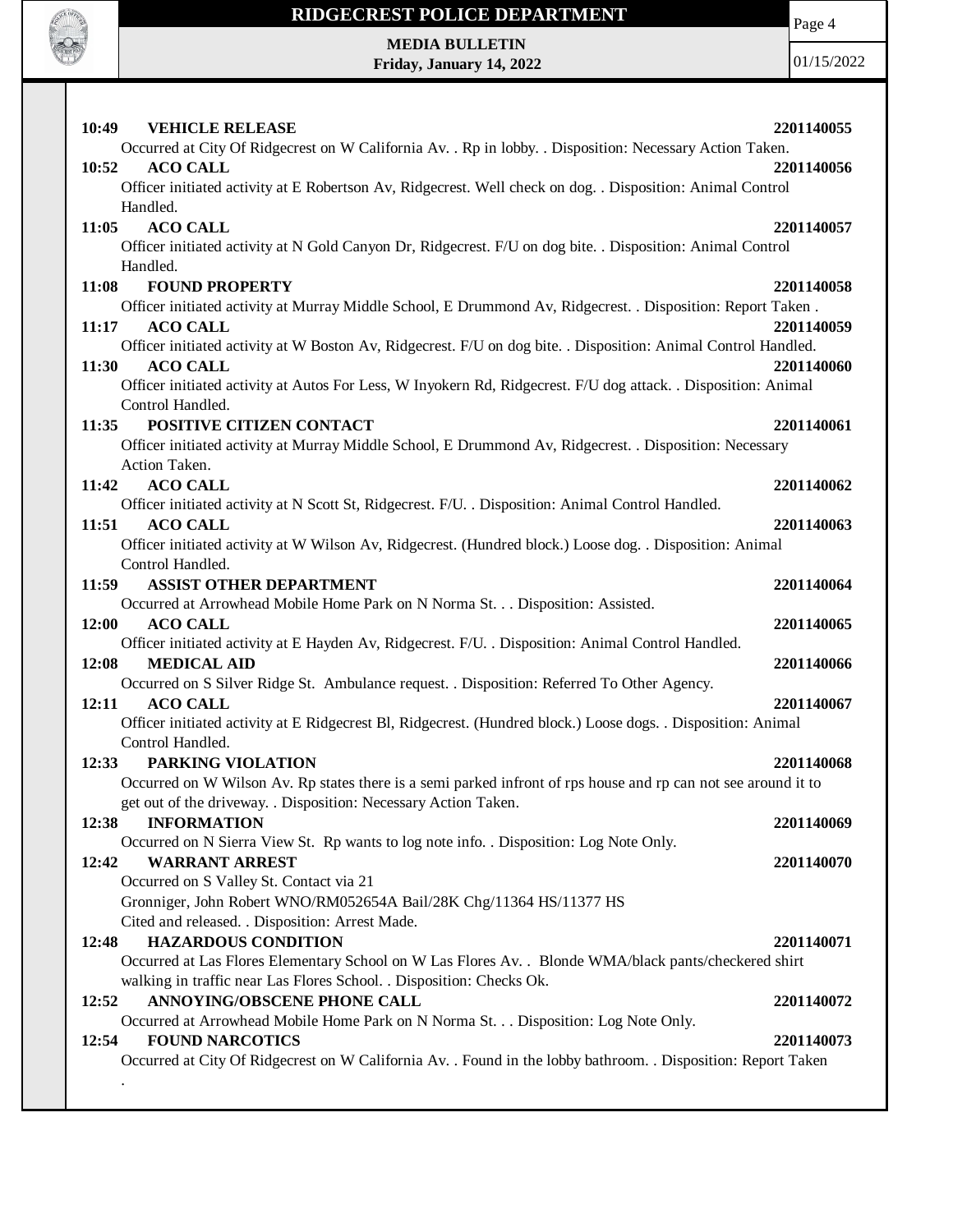

Page 5

**MEDIA BULLETIN Friday, January 14, 2022**

| <b>MISUSE OF 9-1-1</b><br>12:56                                                                                | 2201140074 |
|----------------------------------------------------------------------------------------------------------------|------------|
| Occurred at Arrowhead Mobile Home Park on N Norma St. Disposition: Log Note Only.                              |            |
| 12:59<br><b>CONTACT CITIZEN</b>                                                                                | 2201140075 |
| Officer initiated activity at James Monroe Middle School, W Church Av, Ridgecrest. . Disposition: Information  |            |
| Provided.                                                                                                      |            |
| <b>CONTACT CITIZEN</b><br>13:03                                                                                | 2201140076 |
| Occurred at City Of Ridgecrest on W California Av. . Rp would like to speak with an officer via 21. .          |            |
| Disposition: Report Taken.                                                                                     |            |
| <b>WARRANT ARREST</b><br>13:06                                                                                 | 2201140077 |
| Officer initiated activity at Del Taco #179, N Norma St, Ridgecrest. SA/Mansoor, Mohammad Azam 12/30/73        |            |
| WNO/RM055088A Bail/2k Chg/11350(a) HS                                                                          |            |
| WNO/RM053983A Bail/21k Chg/11350(a) HS                                                                         |            |
| WNO/RM052342A Bail/25k Chg/488 PC                                                                              |            |
| Cited and released. . Disposition: Arrest Made.                                                                |            |
| <b>EXTRA PATROL</b><br><b>13:08</b>                                                                            | 2201140078 |
| Officer initiated activity at Las Flores Elementary School, W Las Flores Av, Ridgecrest. . Disposition: Checks |            |
| Ok.                                                                                                            |            |
| 13:30<br><b>INFORMATION</b>                                                                                    | 2201140079 |
| Occurred at N Downs St/W Las Flores Av. RP stating male is walking SB on Downs WMA/blonde                      |            |
| Disposition: Log Note Only.<br><b>RUNAWAY/OUT OF CONTROL JUVENILE</b><br>13:35                                 | 2201140080 |
| Officer initiated activity at Gateway Elementary School, S Gateway Bl, Ridgecrest. . Disposition: Counselled.  |            |
| <b>CODE VIOLATION</b><br>14:05                                                                                 | 2201140081 |
| Officer initiated activity at W Coronado Av, Ridgecrest. . Disposition: Checks Ok.                             |            |
| <b>CONTACT CITIZEN</b><br>14:11                                                                                | 2201140082 |
| Occurred on E Arondo St. . Disposition: Information Provided.                                                  |            |
| POSITIVE CITIZEN CONTACT<br>14:16                                                                              | 2201140083 |
| Officer initiated activity at James Monroe Middle School, W Church Av, Ridgecrest. . Disposition: Necessary    |            |
| Action Taken.                                                                                                  |            |
| <b>ANNOYING/OBSCENE PHONE CALL</b><br>14:18                                                                    | 2201140084 |
| Occurred at Arrowhead Mobile Home Park on N Norma St. Disposition: Log Note Only.                              |            |
| 14:18<br><b>TRAFFIC STOP</b>                                                                                   | 2201140085 |
| Officer initiated activity at W Church Av/S Helena St, Ridgecrest. . Disposition: Warning (Cite/Verbal).       |            |
| <b>INFORMATION</b><br>14:25                                                                                    | 2201140086 |
| Occurred on W Church Av. . Disposition: Information Received.                                                  |            |
| <b>ACO CALL</b><br>14:27                                                                                       | 2201140087 |
| Officer initiated activity at S Mandy Ct, Ridgecrest. . Disposition: Animal Control Handled.                   |            |
| <b>LAND TRESPASS</b><br>14:29                                                                                  | 2201140088 |
| Occurred at Home Depot on N China Lake Bl. . is trespassed and keeps coming on the property . Rp is the        |            |
| manager. Rp states he just left in a goldish Cadillac. . Disposition: Gone Prior to Arrival.                   |            |
| <b>TRAFFIC STOP</b><br>14:33                                                                                   | 2201140089 |
| Officer initiated activity at E Upjohn Av, Ridgecrest. (Hundred block.). . Disposition: Citation.              |            |
| 14:38<br><b>ACO CALL</b>                                                                                       | 2201140090 |
| Officer initiated activity at W Boston Av, Ridgecrest. F/U. . Disposition: Animal Control Handled.             |            |
| <b>CONTACT CITIZEN</b><br>14:46                                                                                | 2201140091 |
| Occurred at City Of Ridgecrest on W California Av. . Rp would like to speak with officers. Believes phone was  |            |
| hacked . Rp in lobby. . Disposition: Information Provided.                                                     |            |
|                                                                                                                |            |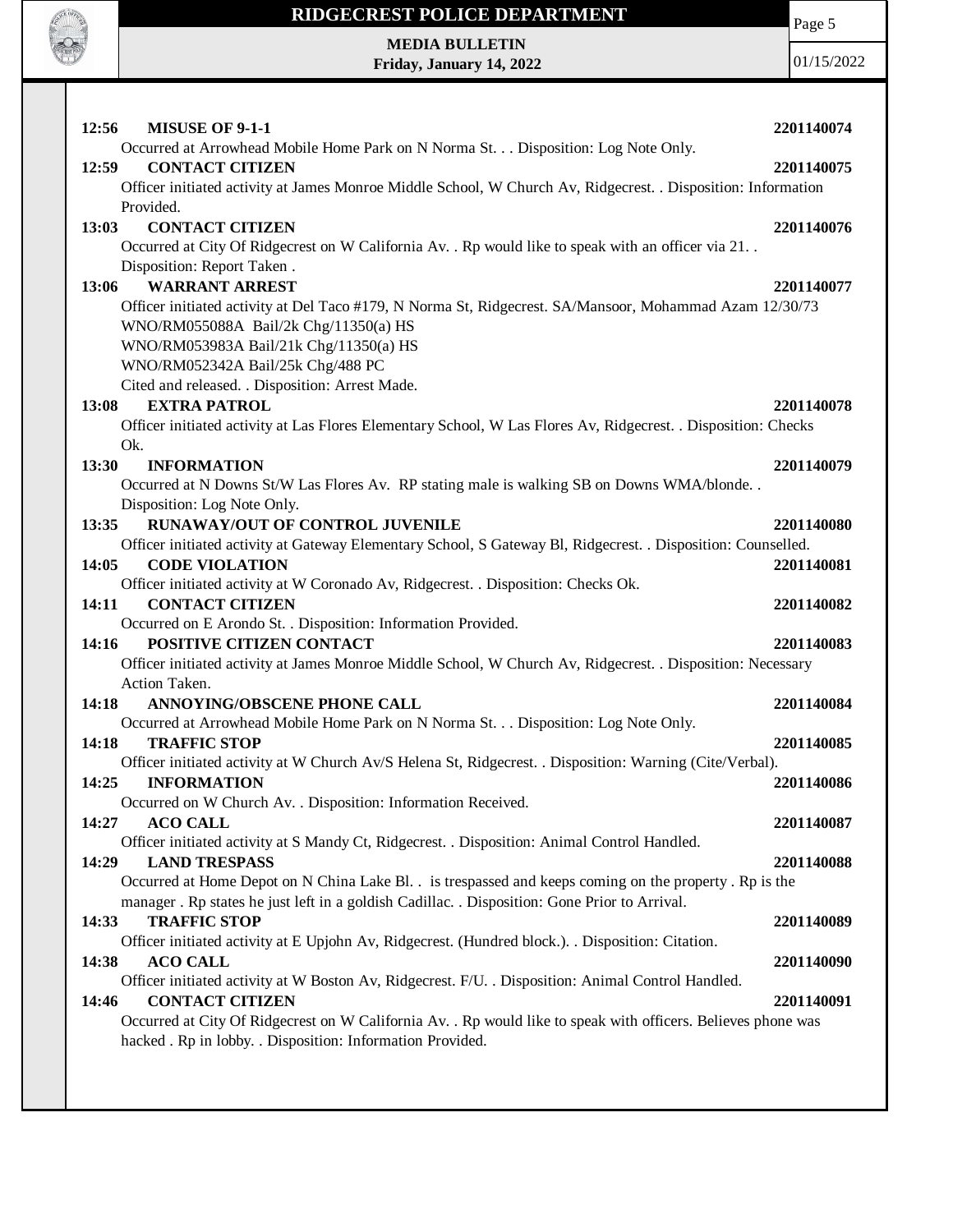

Page 6

**MEDIA BULLETIN Friday, January 14, 2022**

| <b>FOOT PATROL</b><br>14:46                                                                                                                            | 2201140092 |
|--------------------------------------------------------------------------------------------------------------------------------------------------------|------------|
| Officer initiated activity at Burroughs High School, E French Av, Ridgecrest. . Disposition: Checks Ok.                                                |            |
| POSITIVE CITIZEN CONTACT<br>14:49                                                                                                                      | 2201140093 |
| Officer initiated activity at Upjohn Park, E Upjohn Av, Ridgecrest. . Disposition: Log Note Only.                                                      |            |
| 14:49<br><b>INFORMATION</b>                                                                                                                            | 2201140094 |
| Occurred at Arrowhead Mobile Home Park on N Norma St. Disposition: Log Note Only.                                                                      |            |
| 14:52<br><b>SUBJECT DOWN</b>                                                                                                                           | 2201140095 |
| Occurred at Dollar Tree Stores on N China Lake Bl. . Male laying on the sidewalk WMA/blonde/skinny/green<br>pants/camo gear. . Disposition: Checks Ok. |            |
| <b>TRAFFIC STOP</b><br>14:52                                                                                                                           | 2201140096 |
| Officer initiated activity at Motel 6, E Ridgecrest Bl, Ridgecrest. . Disposition: Necessary Action Taken.                                             |            |
| 14:53<br><b>ACO CALL</b>                                                                                                                               | 2201140097 |
| Officer initiated activity at S Sunset St, Ridgecrest. . Disposition: Animal Control Handled.                                                          |            |
| MISUSE OF 9-1-1<br>14:54                                                                                                                               | 2201140098 |
| Occurred at Arrowhead Mobile Home Park on N Norma St. Disposition: Information Provided.                                                               |            |
| 15:00<br><b>FOLLOW UP</b>                                                                                                                              | 2201140099 |
| Officer initiated activity at Sierra Sands School District Office, W Felspar Av, Ridgecrest. . Disposition: Follow                                     |            |
| Up Completed.                                                                                                                                          |            |
| 15:17<br><b>Mental Health Evaluation</b>                                                                                                               | 2201140100 |
| Occurred at City Of Ridgecrest on W California Av. . Rp in lobby. . Disposition: Report Taken.<br>15:26<br><b>CONTACT CITIZEN</b>                      | 2201140101 |
| Occurred on N Alvord St. RP is requesting a 21. Disposition: Information Provided.                                                                     |            |
| <b>CODE VIOLATION</b><br>15:27                                                                                                                         | 2201140102 |
| Occurred at City Of Ridgecrest on W California Av. . RP is requesting to speak to the Code Enforcement                                                 |            |
| Officer. . Disposition: Information Provided.                                                                                                          |            |
| <b>HARASSMENT</b><br>15:34                                                                                                                             | 2201140103 |
| Occurred at City Of Ridgecrest on W California Av. . RP states that he is being harassed and stalked. .                                                |            |
| Disposition: Information Provided.                                                                                                                     |            |
| <b>MEDICAL AID</b><br>15:38                                                                                                                            | 2201140104 |
| Occurred on N Broadway St. Ambulance request. . Disposition: Referred To Other Agency.                                                                 |            |
| 15:41<br>PROPERTY DAMAGE ONLY TC                                                                                                                       | 2201140105 |
| Occurred at Jess Mini Mart on S China Lake Bl. . No injuries - property damage only - truck into a pole. .                                             |            |
| Disposition: Log Note Only.<br><b>SUSPICIOUS CIRCUMSTANCES</b><br>15:43                                                                                |            |
| Occurred on N Paradise St. (Hundred block.) Rp states there is a company going around asking questions that                                            | 2201140106 |
| seem like they are casing the area. Rp states the guy was on an electric device like a hover board                                                     |            |
| Disposition: Information Received.                                                                                                                     |            |
| VIOLATION OF COURT ORDER-DOM VIOL<br>15:44                                                                                                             | 2201140107 |
| Occurred on E California Av. Service Class: RESD RP's adult son was yelling at her and she would like an                                               |            |
| officer                                                                                                                                                |            |
| SA/Shell, Mark Brian 02/19/1958 Open Chg/ 273.6 PC Booked CRF. . Disposition: Arrest Made.                                                             |            |
| <b>CONTACT CITIZEN</b><br>15:46                                                                                                                        | 2201140108 |
| Occurred at City Of Ridgecrest on W California Av. . Rp in lobby would like to speak with an officer regarding                                         |            |
| incidents. Rp also stated they were involved in a hit and run yesterday. . Disposition: Information Provided.                                          |            |
| 15:53<br><b>EXTRA PATROL</b>                                                                                                                           | 2201140109 |
| Officer initiated activity at Skate Park, E French Av, Ridgecrest. . Disposition: Checks Ok.                                                           |            |
|                                                                                                                                                        |            |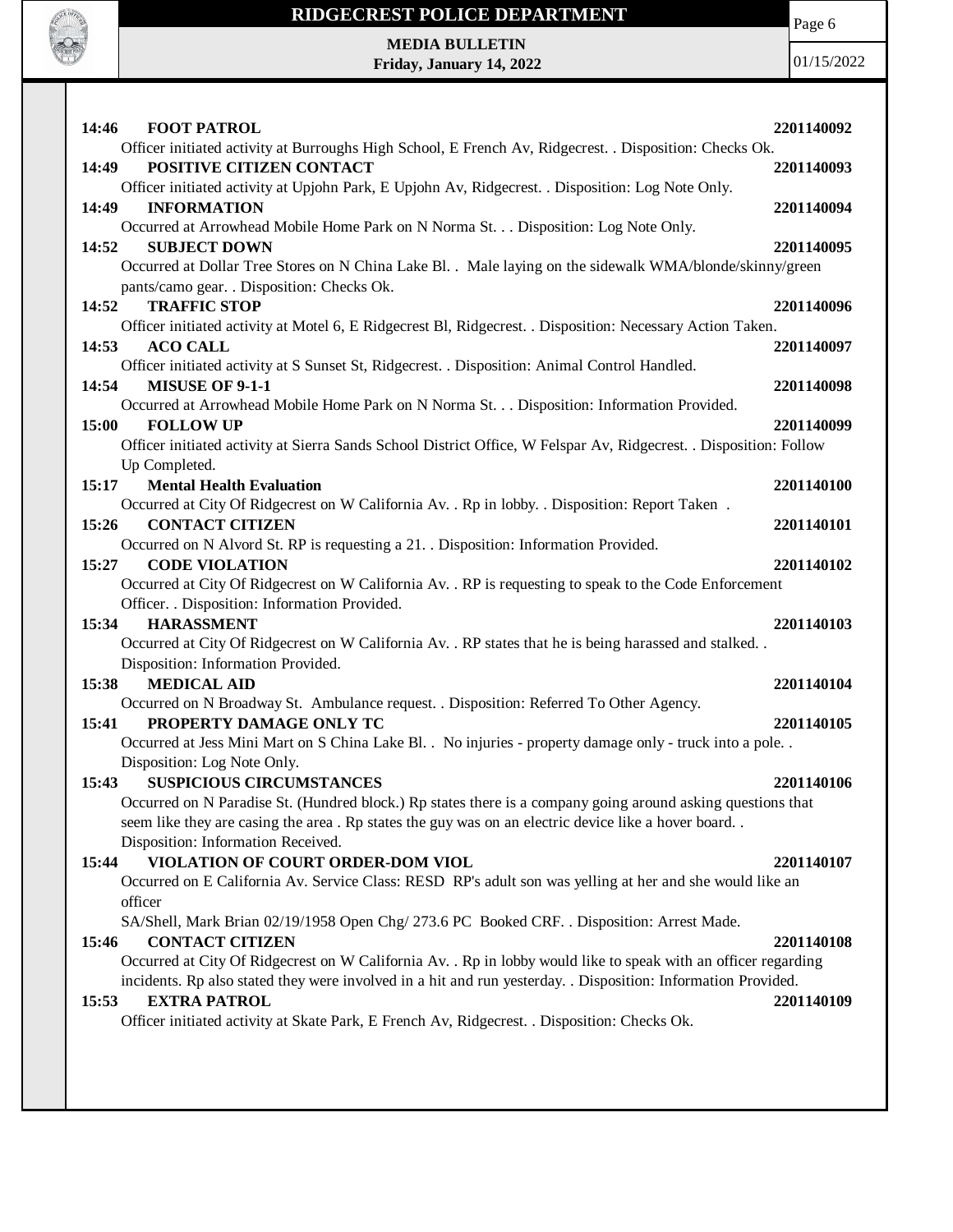

Page 7

**MEDIA BULLETIN Friday, January 14, 2022**

| 16:10<br><b>WARRANT ARREST</b>                                                                                          | 2201140110 |
|-------------------------------------------------------------------------------------------------------------------------|------------|
| Officer initiated activity at S China Lake Bl, Ridgecrest. (Hundred block.) SA/Dame, David Khan 11/22/1982              |            |
| WNO/BV014245A Bail/No Bail Chg/ 3455(a) PC                                                                              |            |
| WNO/RM055476A Bail/5500 Chg/148.9(a) PC/647(f) PC Supp to 21-3243                                                       |            |
| Cited & Released. . Disposition: Arrest Made.                                                                           |            |
| <b>WELFARE CHECK</b><br>16:31                                                                                           | 2201140111 |
| Occurred at W Felspar Av/N Downs St. Rp states there is WMA/ blonde/ skin is red / jeans/ jacket is like a              |            |
| lettermans walking back in forth in the street. look lik he is UI. . Disposition: Checks Ok.                            |            |
| <b>SUSPICIOUS CIRCUMSTANCES</b><br>16:40                                                                                | 2201140112 |
| Occurred on S Norma St. . Disposition: Assisted.                                                                        |            |
| PRISONER TRANSPORT<br>16:45                                                                                             | 2201140113 |
| Occurred at City Of Ridgecrest on W California Av. Disposition: Necessary Action Taken.                                 |            |
| <b>VANDALISM REPORT</b><br>16:57                                                                                        | 2201140114 |
| Occurred at Tractor Supply Company on S China Lake Bl. . Rp is the manager Tacho said that the gate was cut             |            |
| and needs to file a report. . Disposition: Log Note Only.                                                               |            |
| 17:22<br><b>FOLLOW UP</b><br>Officer initiated activity at W Petris Av, Ridgecrest. . Disposition: Follow Up Completed. | 2201140115 |
| <b>EXTRA PATROL</b><br>17:36                                                                                            | 2201140116 |
| Occurred at Moms Furniture on N China Lake Bl. . RP requesting extra patrols in the alley due to kids                   |            |
| skateboarding. . Disposition: Checks Ok.                                                                                |            |
| 911 WIRELESS CALL<br>17:41                                                                                              | 2201140117 |
| Occurred at City Of Ridgecrest on W California Av. . Silent line, no answer on call back. . Disposition:                |            |
| Necessary Action Taken.                                                                                                 |            |
| <b>DETAIL</b><br>17:41                                                                                                  | 2201140118 |
| Officer initiated activity at Burroughs High School, E French Av, Ridgecrest. Basketball Game. . Disposition:           |            |
| Necessary Action Taken.                                                                                                 |            |
| ANNOYING/OBSCENE PHONE CALL<br>17:50                                                                                    | 2201140119 |
| Occurred at Arrowhead Mobile Home Park on N Norma St. Disposition: Log Note Only.                                       |            |
| <b>ANNOYING/OBSCENE PHONE CALL</b><br>17:54                                                                             | 2201140120 |
| Occurred at Arrowhead Mobile Home Park on N Norma St. Disposition: Log Note Only.                                       |            |
| 18:00<br>ANNOYING/OBSCENE PHONE CALL                                                                                    | 2201140121 |
| Occurred at City Of Ridgecrest on W California Av. . Asking who the WC is. . Disposition: Log Note Only.                |            |
| ANNOYING/OBSCENE PHONE CALL<br>18:03                                                                                    | 2201140122 |
| Occurred at Rodeway Inn And Suites Heritage on N Norma St. Disposition: Necessary Action Taken.                         |            |
| 18:06<br><b>DRUNK IN PUBLIC</b>                                                                                         | 2201140123 |
| Occurred on W Upjohn Av. Cellular E911 Call: Service Class: WPH2 HMA/Long hair in a ponytail wearing                    |            |
| long sleeve shirt and jeans/Falling in the middle of the roadway/LS stumbling towards quality inn                       |            |
| Disposition: Unable To Locate.                                                                                          |            |
| <b>VERBAL THREATS</b><br>18:48                                                                                          | 2201140124 |
| Occurred at Walmart Supercenter on E Bowman Rd. . RP inside the store next to the customer service desk                 |            |
| wearing a Cowboys Jersey was threatened by a customer. . Disposition: Necessary Action Taken.                           |            |
| ANNOYING/OBSCENE PHONE CALL<br>18:51<br>Occurred at City Of Ridgecrest on W California Av. Disposition: Log Note Only.  | 2201140125 |
| <b>ACO CALL</b><br>18:53                                                                                                | 2201140126 |
| Occurred on W Oregon Av. Barking dog. . Disposition: Cancelled by RP.                                                   |            |
| <b>CONTACT CITIZEN</b><br>18:56                                                                                         | 2201140127 |
| Occurred at City Of Ridgecrest on W California Av. . Wants contact from P2 about her son. . Disposition:                |            |
| Information Provided.                                                                                                   |            |
|                                                                                                                         |            |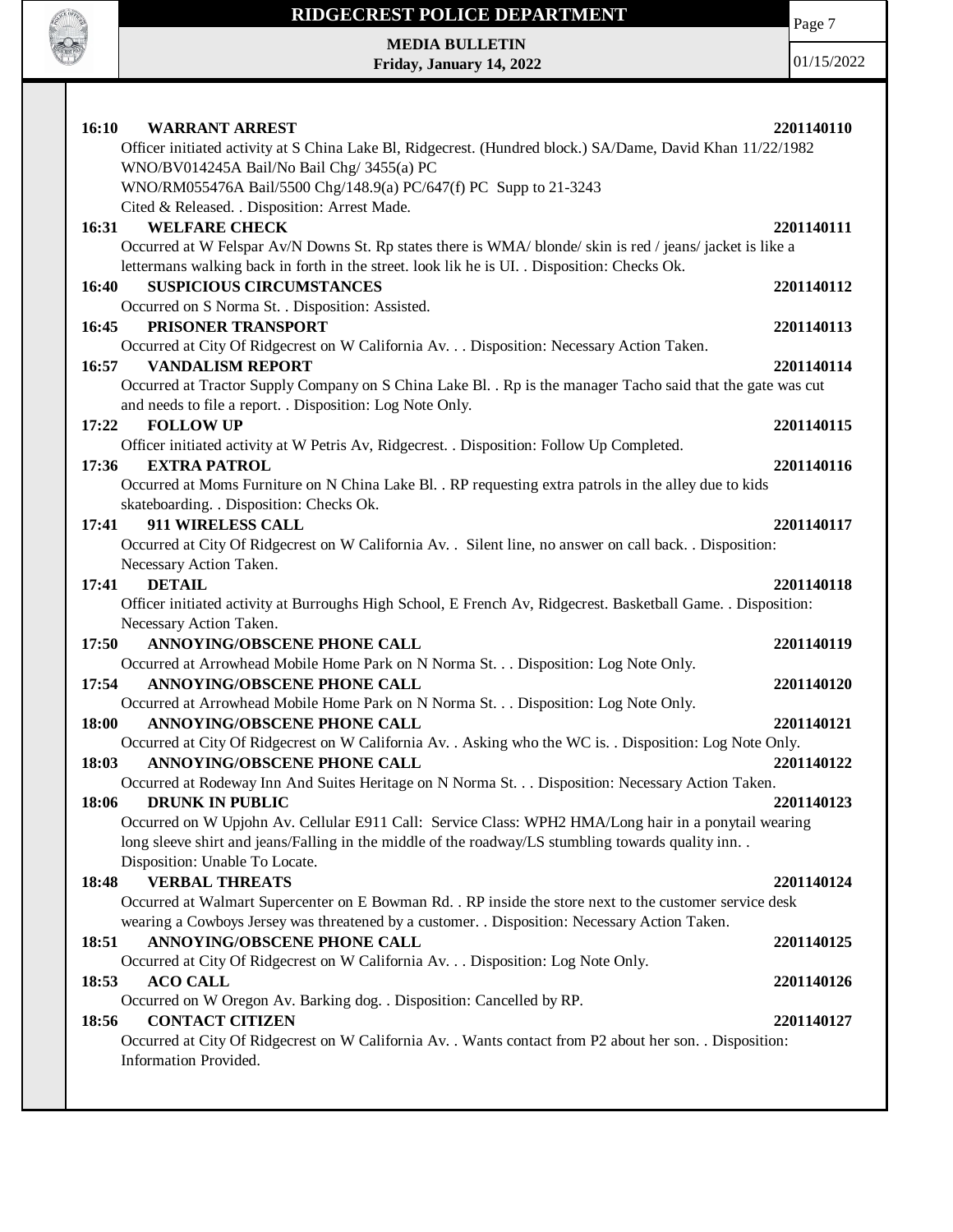

**MEDIA BULLETIN Friday, January 14, 2022** Page 8

| 19:01<br>ANNOYING/OBSCENE PHONE CALL<br>Occurred at City Of Ridgecrest on W California Av. Disposition: Log Note Only.                    | 2201140128 |
|-------------------------------------------------------------------------------------------------------------------------------------------|------------|
| 19:07<br><b>MEDICAL AID</b>                                                                                                               | 2201140129 |
| Occurred on S Downs St. Cellular E911 Call: Service Class: WPH2 Ambulance Request. . Disposition: Referred                                |            |
| To Other Agency.                                                                                                                          |            |
| 911 HANG UP<br>19:18                                                                                                                      | 2201140130 |
| Occurred at City Of Ridgecrest on W California Av. . Cellular E911 Call: Service Class: W911 Hangup. .                                    |            |
| Disposition: Log Note Only.                                                                                                               |            |
| 911 WIRELESS CALL<br>19:32                                                                                                                | 2201140131 |
| Occurred at City Of Ridgecrest on W California Av. . Cellular E911 Call: Service Class: WPH2 Misdial. .                                   |            |
| Disposition: Log Note Only.                                                                                                               |            |
| <b>CONTACT CITIZEN</b><br>19:42                                                                                                           | 2201140132 |
| Occurred at City Of Ridgecrest on W California Av. . Wants contact from WC. . Disposition: Information                                    |            |
| Received.                                                                                                                                 |            |
| 20:12<br><b>CITIZEN ASSIST</b>                                                                                                            | 2201140133 |
| Occurred on W Church Av. . Disposition: Assisted.                                                                                         |            |
| 20:25<br><b>BIKE CHECK</b>                                                                                                                | 2201140134 |
| Officer initiated activity at W Wilson Av, Ridgecrest. (Hundred block.). . Disposition: Checks Ok.                                        |            |
| 20:30<br><b>SHOTS HEARD</b>                                                                                                               | 2201140135 |
| Occurred on S Pickrell. Cellular E911 Call: Service Class: WPH2 Heard 3 shots heard/Dogs barking next                                     |            |
| door/Nothing else heard or seen/Possibly North of his location. . Disposition: Referred To Other Agency.                                  |            |
| <b>TRAFFIC STOP</b><br>21:01                                                                                                              | 2201140136 |
|                                                                                                                                           |            |
| Officer initiated activity at W Las Flores Av, Ridgecrest. (Hundred block.). . Disposition: Warning (Cite/Verbal).<br><b>TRAFFIC STOP</b> |            |
| 21:23                                                                                                                                     | 2201140137 |
| Officer initiated activity at W Upjohn Av, Ridgecrest. (Hundred block.). Disposition: Warning (Cite/Verbal).<br><b>TRAFFIC STOP</b>       |            |
| 21:27                                                                                                                                     | 2201140138 |
| Officer initiated activity at Sierra Sands Mobile Home Community, W Atkins Av, Ridgecrest. . Disposition:                                 |            |
| Warning (Cite/Verbal).<br><b>MEDICAL AID</b><br>21:27                                                                                     |            |
|                                                                                                                                           | 2201140139 |
| Occurred on S Downs St. Cellular E911 Call: Service Class: WPH2 Ambulance Request. . Disposition: Referred                                |            |
| To Other Agency.<br><b>ANNOYING/OBSCENE PHONE CALL</b>                                                                                    |            |
| 21:32                                                                                                                                     | 2201140140 |
| Occurred at City Of Ridgecrest on W California Av. Disposition: Log Note Only.                                                            |            |
| 21:33<br><b>TRAFFIC STOP</b>                                                                                                              | 2201140141 |
| Officer initiated activity at S Mahan St, Ridgecrest. (Hundred block.). . Disposition: Warning (Cite/Verbal).                             |            |
| <b>CONTACT CITIZEN</b><br>21:42                                                                                                           | 2201140142 |
| Occurred at City Of Ridgecrest on W California Av. . Contact via 21. . Disposition: Information Provided.                                 |            |
| 21:55<br><b>TRAFFIC STOP</b>                                                                                                              | 2201140143 |
| Officer initiated activity at W Argus Av, Ridgecrest. (Hundred block.). . Disposition: Warning (Cite/Verbal).                             |            |
| 22:18<br><b>WELFARE CHECK</b>                                                                                                             | 2201140144 |
| Occurred on S Lilac Sq. Welchk on RPs Ex. . Disposition: Checks Ok.                                                                       |            |
| 23:05<br><b>MEDICAL AID</b>                                                                                                               | 2201140145 |
| Occurred on S Lenore St. Cellular E911 Call: Service Class: WPH2 Lift Assist. . Disposition: Referred To Other                            |            |
| Agency.                                                                                                                                   |            |